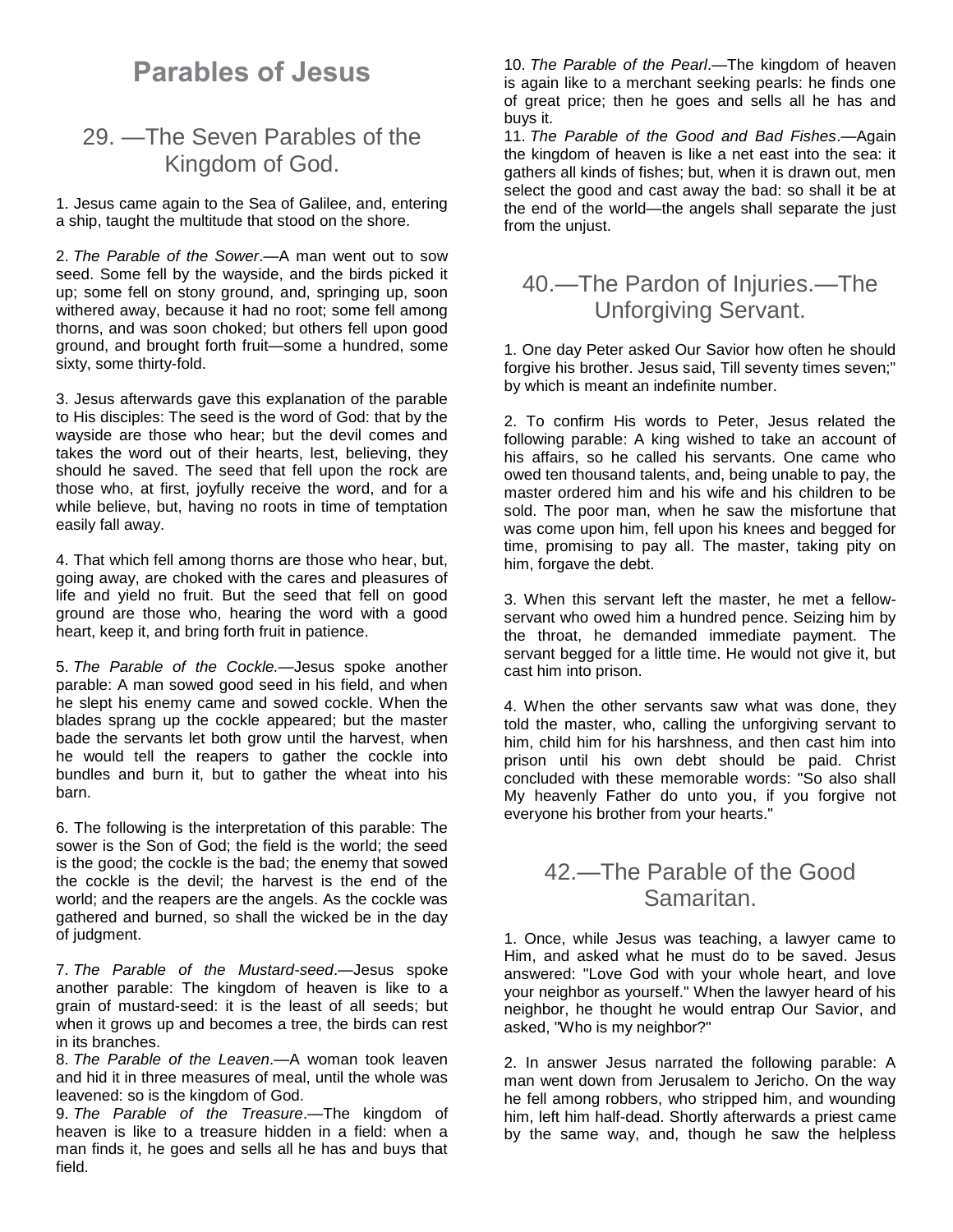condition of the wounded man, passed on. In like manner, a Levite also passed.

3. But a Samaritan, passing, saw the wounded man, and coming, bound up his wounds, and placing him on his own ass, took him to the inn. The next day he took two pence and gave to the host, bidding him take care of the wounded man, and promising to pay on his return whatever additional expense would be incurred.

4. When Our Savior had finished, He asked the lawyer, "Who was neighbor to the man who fell among robbers?" The Doctor answered: "He that showed mercy." Then Jesus said: "Go and do in like manner."

## 45.—The Lost Sheep and the Good Shepherd.

1. At the feast of Tabernacles, Jesus went up to Jerusalem, where He taught. Many of those who came to hear Him were publicans and sinners. When the Scribes and Pharisees saw this they began to murmur. That He might the better illustrate His own character, and at the same time teach them a lesson, Jesus gave the following parable:

2. "What man having a hundred sheep, and losing one, does not leave the ninety-nine and seek for that which was lost until he find it? When he has found it, does he not call together his friends and neighbors, and say to them, 'Rejoice with me, because I have found my sheep that was lost? As a man does with his lost sheep, so does God with the sinner that repents."

3. "I am the good Shepherd," said Christ. "The good shepherd gives his life for his flock; but the hireling, when lie sees the wolf, flies. I lay down My life for My sheep. I have other sheep that are not yet of this fold; them also must bring. There shall be but one fold and one Shepherd,"

# 46.—The Prodigal Son.

1. After Jesus had given the above parable, that so beautifully explains what a good shepherd should be, He spoke another, to illustrate the forgiving character of His Father towards a repenting sinner.

2. "A certain man," said He, "had two sons. The younger asked his father for his portion, and, having received his share, went into a far country. He was not long there till he spent what his father had given him, and the companions of his folly abandoning him when they found he had no more to spend, he was reduced to extreme want.

3. "Seeing nothing but starvation staring him in the face, he went and hired himself to a farmer, who sent him to feed swine. When the young man saw the condition to which he was reduced, entering into himself, he rose up and returned to his father.

4. "The kind-hearted father was watching, and when he saw his poor prodigal son returning to him, hastened out to meet him, and, falling on his neck, kissed him, and welcomed him back to the home of his childhood. The son said: 'Father, I have sinned against Heaven and before thee. I am not worthy to be called thy son.'

5. "But the father ordered the servants to bring forth the best robe in the house and put it on him, and to put a ring on his finger, and shoes on his feet. Then he commanded them to hasten and bring the fatted calf, that they might kill it and make merry.

6. "The eldest son was in the fields, and when he returned, and heard music and dancing, and learned the cause, he was very angry. Calling his father, he complained that he had made so much of his disobedient and dissipated brother, whilst he had never received anything, not even a kid, with which to make merry with his friends. But his father said it was but right to rejoice, for his brother that was dead had come to life, and he who had been lost was found."

7. In this parable Jesus Christ taught the doctrine of penance. First, the prodigal son recognizes his sins, repents, and returns to his father. Secondly, he confesses, and is ready to make satisfaction for what ha has dome. In the same manner the sinner recognizes his sins, repents, and confesses them; then willingly accepts the penance imposed on him; and lastly, the absolution of the priest reconciles him to God.

#### 47.—The Rich Man and Lazarus.

1. Jesus, continuing to preach, spoke as follows: "There was a certain rich man, who was clothed in purple and fine linen, and feasted sumptuously every day. There was also a certain beggar, named Lazarus, who lay at the rich man's gate, begging for the crumbs that fell from his table; moreover, the dogs licked his sores.

2. "In due time the beggar died, and was carried to Abraham's bosom. The rich man also died, but was buried in hell. Here, lifting up his eyes, he saw Lazarus, and begged Abraham to send him to him, that he might dip his finger in water and cool his tongue. But Abraham reminded the rich man how it had been with him and Lazarus in life, and how just it was that he, who had feasted on good things, should now suffer, whilst he who had suffered should be rewarded.

3. "'Besides,' said Abraham. 'there is between us a great lake, so that no one can pass from us to you, nor from you to us.'

"As a last appeal, the rich man begged Abraham to send Lazarus to his five brothers, that they might be kept out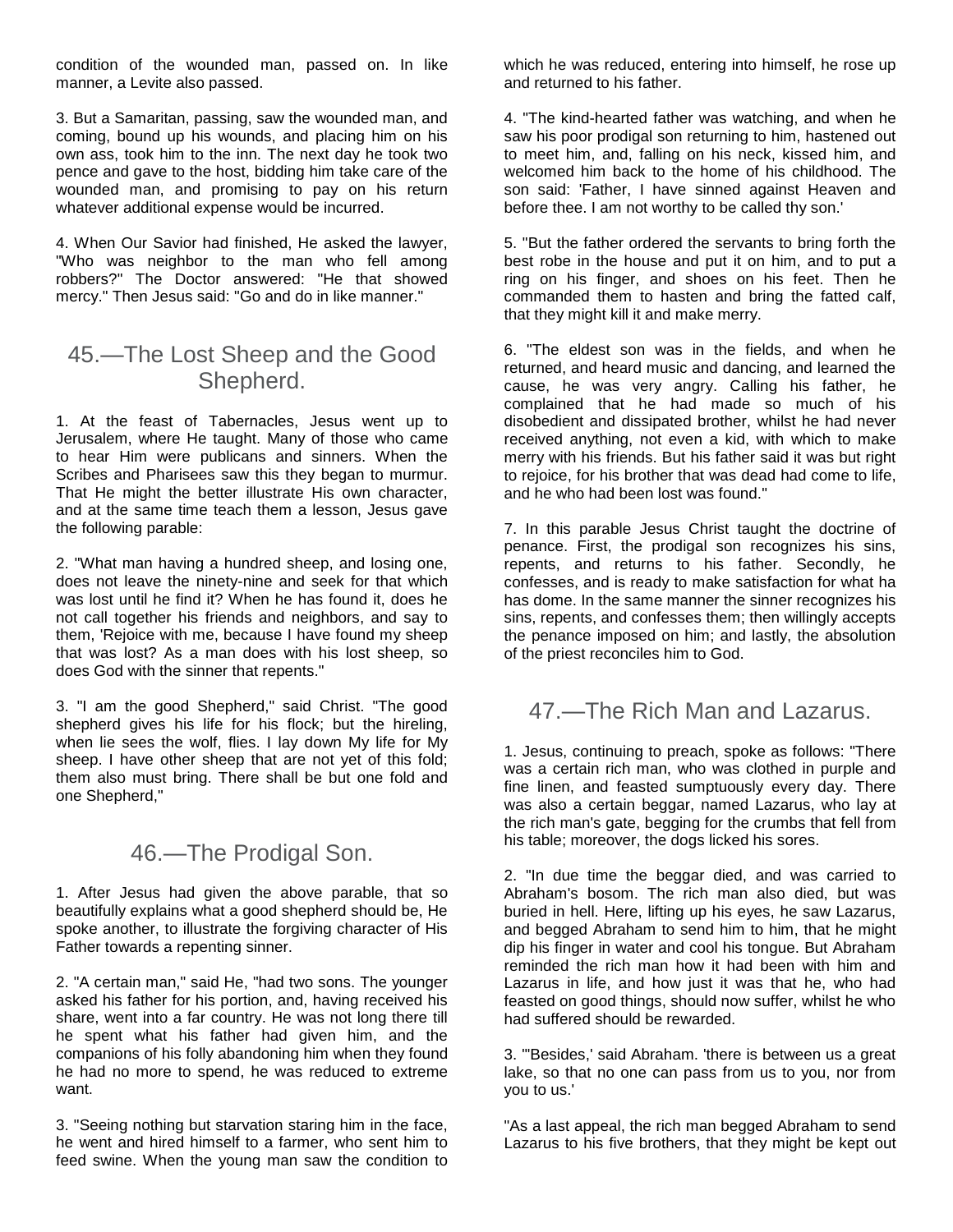of hell; but Abraham refused, saying: 'They have Moses and the prophets: let them hear them.'"

#### 49.—The Ten Lepers.

1. After the feast of Tabernacles, Jesus passed through Samaria and Galilee. On the way He met ten lepers. By the law of Moses, lepers were forbidden to live in the towns or cities, or to mingle among the people, and were required to live in the country, apart by themselves. When Jesus saw the ten lepers, He commanded them to go and show themselves to the priest. Whilst they were going they were cleansed.

2. One of them, when he saw what had happened, returned, and cast himself at the feet of Jesus; and this man was a Samaritan. Jesus asked if the other nine had not also been cleansed, and how came it that only the stranger returned to give thanks? Then Jesus, to console the grateful leper, said: "Rise: thy faith hath made thee whole."

# 50.—The Publican and the Pharisee.

1. When Jesus saw how some trusted in their own works and despised others, He spoke the following parable: "Two men went up to the Temple to pray; one was a Pharisee, the other a publican. The Pharisee, standing, prayed thus: 'O God, I thank Thee that I am not like the rest of men, extortioners, unjust, adulterers; nor am I like this publican. I fast twice c week, and I give tithes of all I possess.'

2. "But the publican, standing afar off, would not so much as lift up his eyes, but struck his breast, saying. 'O God, be merciful to me, a sinner.'

"I say to you, the publican was justified, but the Pharisee was not; because he that exalteth himself shall be humbled, and he that humbleth himself shall be exalted."

#### 52.—The Laborers in the Vineyard.

1. After Jesus had spoken to His disciples of the rewards that awaited the faithful servant, He gave the following parable: "The kingdom of heaven is like to the master of a vine-yard. In the morning he went out to hire laborers; and, having agreed to give them each a penny a day, sent them into his vineyard.

2. "He went out at the third and the sixth and the ninth hours, and seeing men standing idle, sent them into his vineyard, telling them he would give them what was right. He did the same at the eleventh hour.

3. "In the evening the master called the laborers, and paid them each a penny. But when those who had labored from the morning came, and received only a

penny, they began to complain because the others, who had not labored as much as they, had been made equal to them.

4. "The master answered, they had agreed for a penny; he had paid them, and he did not see why they should complain because he was generous."

Then Jesus said: "So shall it be in heaven: the last shall be first, and the first last; for many are called, but few are chosen."

5. Two thousand years before the coming of Jesus Christ, the Jews were called to be the chosen people of God. They despised this call, and so comparatively but few of them have been chosen to have a part in the kingdom of Jesus Christ. When the Jews denied and rejected Jesus Christ, He turned to the Gentiles, who, in immense numbers, enrolled themselves under His banner, and thus they who were last have become first, and the Jews, who were first, have become last.

#### *These parables are told after Christ's Entry into Jerusalem, near the close of his ministry*

#### 58.—The Parable of the Marriage Feast.

1. On the next day, while Jesus was teaching in the Temple, He said: "The kingdom of heaven is like to a king who made a marriage feast for his son. He sent his servants to call those who had been invited, but they would not come. He sent a second time, but they not only refused, but, seizing his servants, put them to death.

2. "When the king heard this he became very angry, and, sending his armies, destroyed the murderers and burnt their city.

"That his marriage feast might not be without guests, the king sent his servants into the highways and invited all, the good as well as the bad, to come.

3. "The king, going into the banqueting-hall, found a guest who had not on a wedding-garment. When asked why he had neglected to put on a wedding-garment, he was silent. Then the king ordered him to be bound hand and foot, and to be cast into exterior darkness."

4. In the East it was customary for kings to supply their guests with wedding-garments; hence the crime of the unfortunate man, who, through carelessness, had neglected to put on the proper garment, even though provided for him.